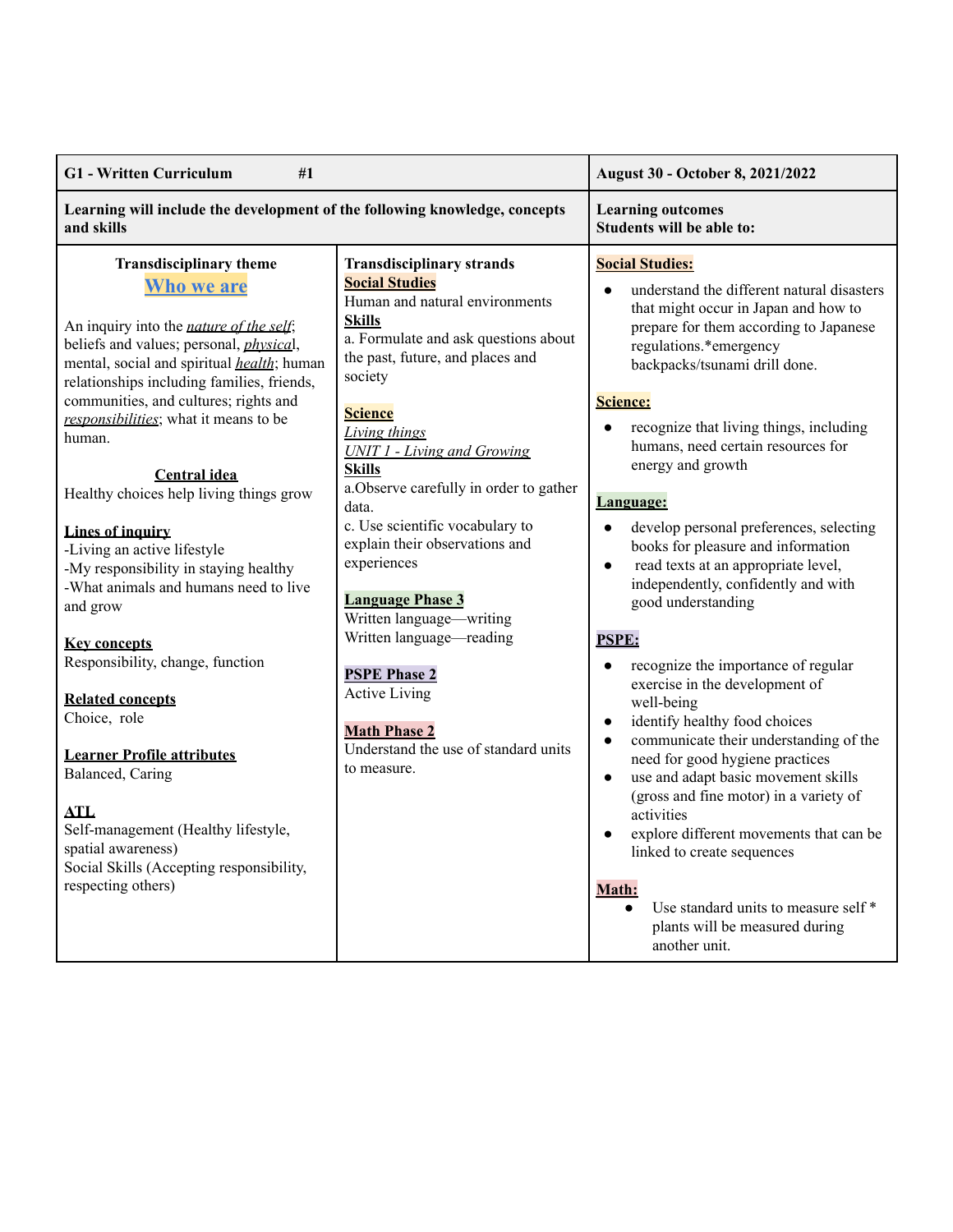| <b>G1</b> - Written Curriculum                                                                                                                                                                                                                                                                                                                                                                                                                                                                                                                                                                                                                                                                                                                                                                                                                                                                                                                                                                   |                                                                                                                                                                                                                                                                                                                                                                                                                                                                                                                                                                                                                                                                                                                       | October 11 - November 26, 2021/2022                                                                                                                                                                                                                                                                                                                                                                                                                                                                                                                                                                                                |
|--------------------------------------------------------------------------------------------------------------------------------------------------------------------------------------------------------------------------------------------------------------------------------------------------------------------------------------------------------------------------------------------------------------------------------------------------------------------------------------------------------------------------------------------------------------------------------------------------------------------------------------------------------------------------------------------------------------------------------------------------------------------------------------------------------------------------------------------------------------------------------------------------------------------------------------------------------------------------------------------------|-----------------------------------------------------------------------------------------------------------------------------------------------------------------------------------------------------------------------------------------------------------------------------------------------------------------------------------------------------------------------------------------------------------------------------------------------------------------------------------------------------------------------------------------------------------------------------------------------------------------------------------------------------------------------------------------------------------------------|------------------------------------------------------------------------------------------------------------------------------------------------------------------------------------------------------------------------------------------------------------------------------------------------------------------------------------------------------------------------------------------------------------------------------------------------------------------------------------------------------------------------------------------------------------------------------------------------------------------------------------|
| Learning will include the development of the following knowledge, concepts and<br>skills                                                                                                                                                                                                                                                                                                                                                                                                                                                                                                                                                                                                                                                                                                                                                                                                                                                                                                         |                                                                                                                                                                                                                                                                                                                                                                                                                                                                                                                                                                                                                                                                                                                       | <b>Learning outcomes</b><br>Students will be able to:                                                                                                                                                                                                                                                                                                                                                                                                                                                                                                                                                                              |
| <b>Transdisciplinary theme</b><br><b>Where we are in place and</b><br>time<br><b>Skills</b><br>An inquiry into organization in place and<br>time; personal histories; homes and<br>journeys; the <i>discoveries</i> , explorations<br>and migrations of humankind; the<br><b>Science</b><br>relationships between and the<br>interconnectedness of individuals and<br>civilizations, from local and global<br><b>Skills</b><br>perspectives.<br><b>Central idea</b><br>The effects of the movement of the sun,<br>moon, and earth.<br>necessary<br><b>Lines of inquiry</b><br>-How night and day occur<br>-Different ways people track time<br>-The importance of understanding how<br>the sun moves<br><b>Key concepts</b><br>Form, causation,<br>Change<br><b>Related concepts:</b><br>Movement, track time<br><b>Learner Profile attributes</b><br>Inquirer, Thinker<br><b>ATL</b><br>Research skills (Plan, collect data)<br>Thinking skills<br>(Acquisition of knowledge,<br>comprehension) | <b>Transdisciplinary strands</b><br><b>Social studies</b><br>Continuity and change through time<br>a. Formulate and ask questions about the<br>past, the future, places and society<br>c. Orientate in relation to place and time<br><b>Earth and Space</b><br><b>UNIT 5 - Day and Night</b><br>a. Observe carefully in order to gather data<br>c.Plan and carry out systematic<br>investigations, manipulating variables as<br><b>Language Phase 3</b><br>Visual language—viewing and presenting<br>Written language—reading<br>Oral language-speaking and listening<br><b>PSPE Phase 2</b><br>Interactions<br><b>Math Phase 2</b><br>Use measures of time to assist with<br>problem solving in real-life situations | <b>Social Studies:</b><br>Investigate past ways of tracking<br>time<br>Compare ways to track time and<br>understand how the sun move<br>Science:<br>Reflect on moon phase data<br>$\bullet$<br>gathered and present findings<br>Apply understanding about how<br>the moon/sun moves and build a<br>model<br>Language:<br>Present data on a calendar<br>Gather data about the movement<br>of the earth/moon<br><b>PSPE:</b><br>cooperate with others<br>ask questions and express<br>wonderings<br>Math:<br>Measure how much time it takes<br>$\bullet$<br>to complete certain tasks<br>Use a calendar to chart important<br>events |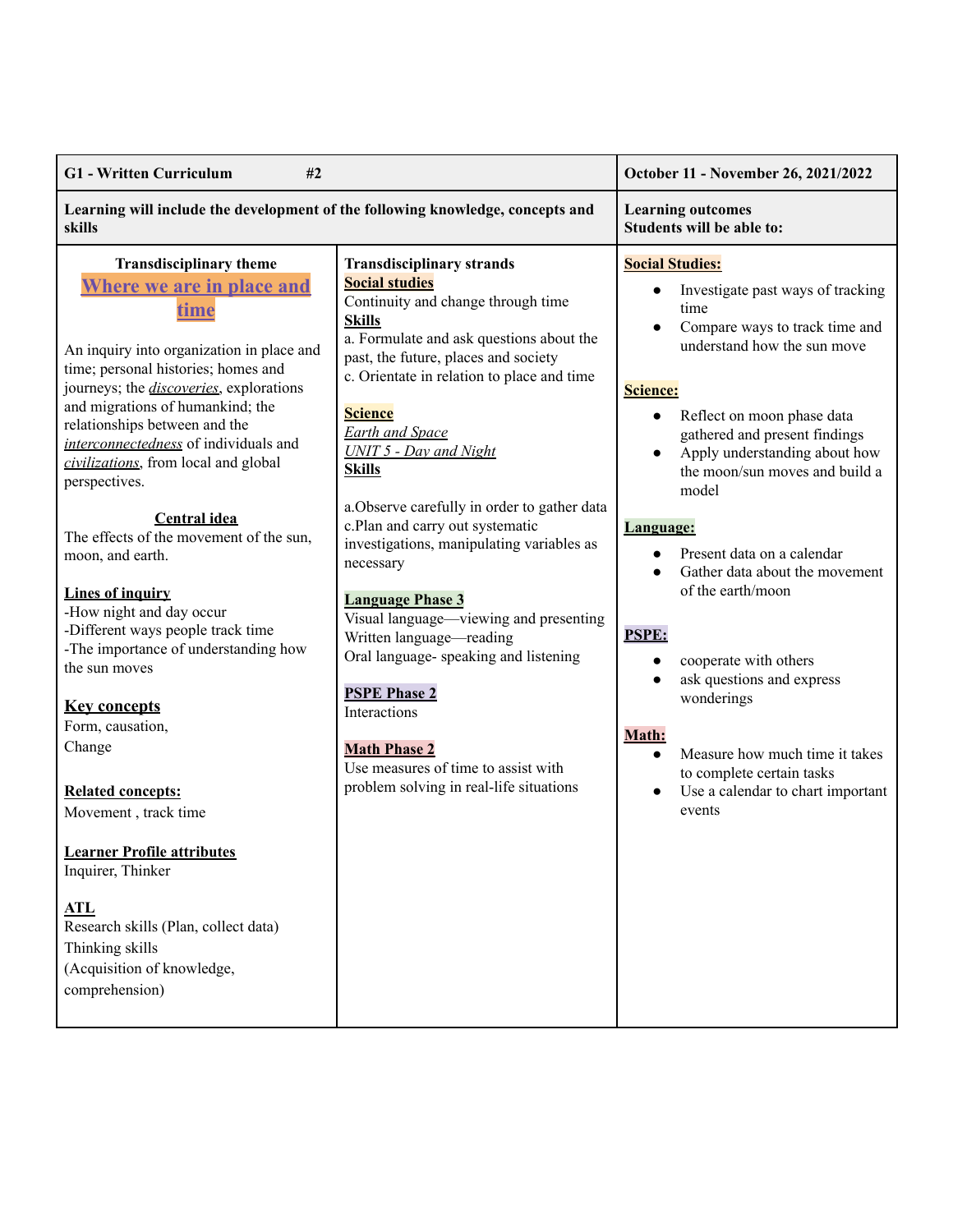| <b>G1</b> - Written Curriculum<br>#6                                                                                                                                                                                                                                                               |                                                                                                                                                                                                                                                          | May 16 - June 24, 2021/2022                                                                                                                                                                                                                                                                                     |
|----------------------------------------------------------------------------------------------------------------------------------------------------------------------------------------------------------------------------------------------------------------------------------------------------|----------------------------------------------------------------------------------------------------------------------------------------------------------------------------------------------------------------------------------------------------------|-----------------------------------------------------------------------------------------------------------------------------------------------------------------------------------------------------------------------------------------------------------------------------------------------------------------|
| Learning will include the development of the following knowledge, concepts and<br>skills                                                                                                                                                                                                           |                                                                                                                                                                                                                                                          | <b>Learning outcomes</b><br>Students will be able to:                                                                                                                                                                                                                                                           |
| <b>Transdisciplinary theme</b><br>low we express ourselves<br>An inquiry into the ways in which we<br>discover and express ideas, feelings,<br>nature, culture, beliefs and values; the<br>ways in which we reflect upon, extend<br>and enjoy our creativity; our appreciation<br>of the aesthetic | <b>Transdisciplinary strands</b><br><b>Social Studies</b><br>Social organization and Culture<br><b>Skills</b><br>a. Formulate and ask questions about the<br>past, the future, places and society<br><b>Science</b><br>No specific Unit<br><b>Skills</b> | <b>Social Studies:</b><br>suggest reasons for various stories;<br>$\bullet$<br>the different ways we communicate<br>our stories, for example, written,<br>oral<br>use a variety of sources to gain<br>$\bullet$<br>information about a story from both<br>a historical and a cultural<br>perspective            |
| <b>Central idea</b><br>Stories express different feelings and<br>ideas in various situations<br><b>Key concepts</b>                                                                                                                                                                                | d.Identify or generate a question or<br>problem to be explored<br><b>Language Phase 3</b><br>Visual language-viewing and presenting<br>Written language—reading and writing                                                                              | Science:<br>Explore the use of imagination<br>$\bullet$<br>as a tool to solve problems (for<br>example, particular inventions,<br>scientific discoveries)                                                                                                                                                       |
| Perspective, Form<br><b>Related concepts</b><br>Interpretation, cultural                                                                                                                                                                                                                           | Oral language-speaking and listening<br><b>PSPE Phase 2</b><br>Identity                                                                                                                                                                                  | <u>Language:</u><br>talk about their own feelings in<br>$\bullet$<br>response to visual messages; show<br>empathy for the way others might                                                                                                                                                                      |
| Lines of inquiry<br>-How cultures express morals in different<br>ways<br>-Different ways to tell stories<br>-How stories help us understand other<br>perspectives                                                                                                                                  | <b>Math Phase 2</b><br>Use the properties and relationships of<br>addition and subtraction to solve<br>problems                                                                                                                                          | feel<br>make connections between personal<br>$\bullet$<br>experience and storybook<br>characters.<br>participate in a variety of dramatic<br>$\bullet$<br>activities                                                                                                                                            |
| <b>Learner Profile attributes</b><br>Communicator<br>Thinker<br><b>ATL</b><br>Communication skills (Speaking,<br>Listening, Viewing, Presenting)<br>Social Skills (Adopting different roles,<br>accepting responsibility, respecting<br>others)                                                    |                                                                                                                                                                                                                                                          | PSPE:<br>describe similarities and differences<br>between themselves and others<br>through the exploration of cultures,<br>appearance, gender, ethnicity, etc.<br>explain how different experiences<br>$\bullet$<br>can result in different emotions<br>Math:<br>Analyze story problems and<br>create their own |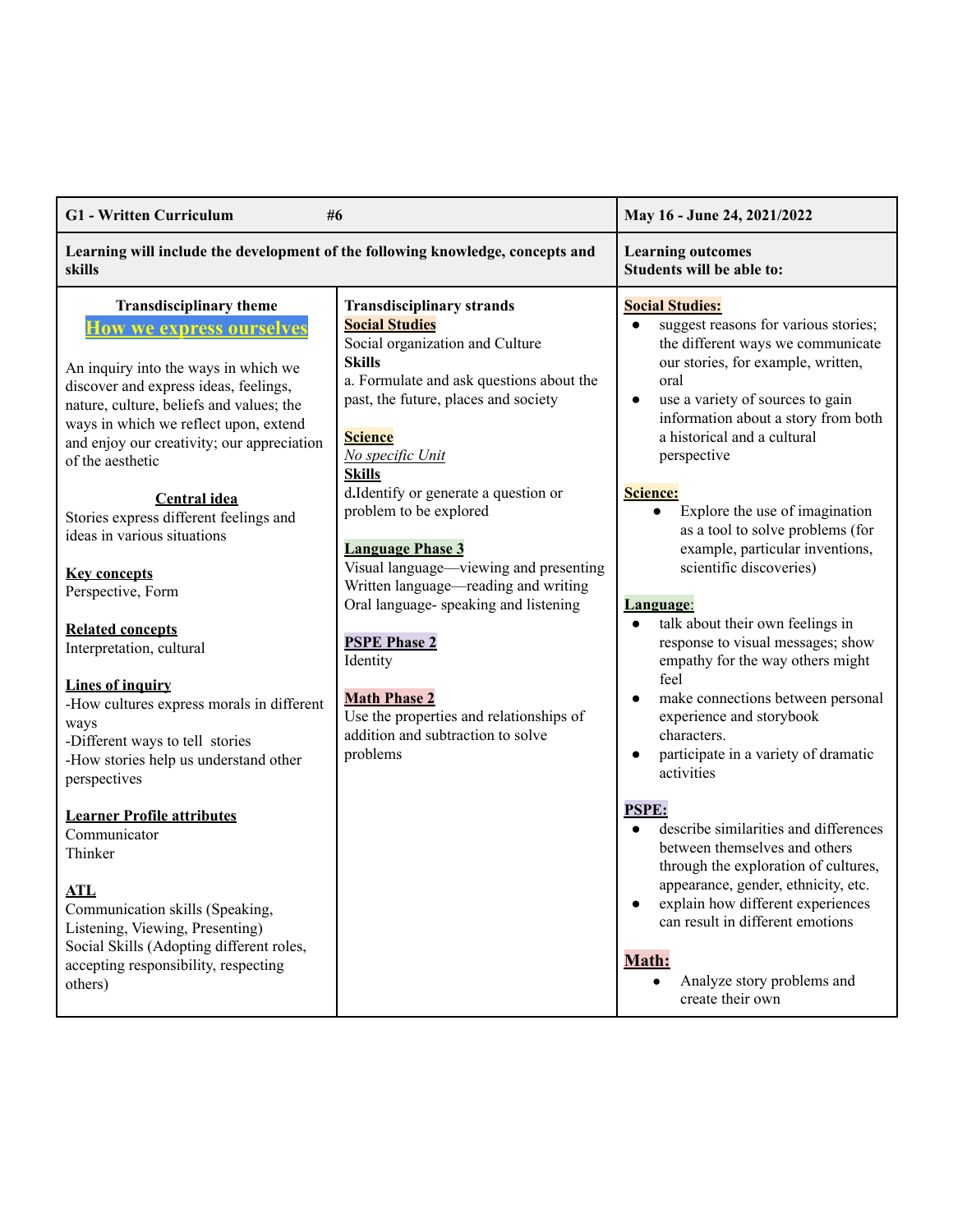| G1<br>#5                                                                                                                                                                                                                                                                                                                                                                                                                                                                                                                                                                                                                                                                                                                                                                                                                                                                                                                 |                                                                                                                                                                                                                                                                                                                                                                                                                                                                                                                                                                                                                                                                                                                                  | April 4- May 13, 2021/2022                                                                                                                                                                                                                                                                                                                                                                                                                                                                                                                                                                                                                                                                                                                                                                                                                                                                                                                                                                                                |
|--------------------------------------------------------------------------------------------------------------------------------------------------------------------------------------------------------------------------------------------------------------------------------------------------------------------------------------------------------------------------------------------------------------------------------------------------------------------------------------------------------------------------------------------------------------------------------------------------------------------------------------------------------------------------------------------------------------------------------------------------------------------------------------------------------------------------------------------------------------------------------------------------------------------------|----------------------------------------------------------------------------------------------------------------------------------------------------------------------------------------------------------------------------------------------------------------------------------------------------------------------------------------------------------------------------------------------------------------------------------------------------------------------------------------------------------------------------------------------------------------------------------------------------------------------------------------------------------------------------------------------------------------------------------|---------------------------------------------------------------------------------------------------------------------------------------------------------------------------------------------------------------------------------------------------------------------------------------------------------------------------------------------------------------------------------------------------------------------------------------------------------------------------------------------------------------------------------------------------------------------------------------------------------------------------------------------------------------------------------------------------------------------------------------------------------------------------------------------------------------------------------------------------------------------------------------------------------------------------------------------------------------------------------------------------------------------------|
| Learning will include the development of the following knowledge, concepts and<br>skills                                                                                                                                                                                                                                                                                                                                                                                                                                                                                                                                                                                                                                                                                                                                                                                                                                 |                                                                                                                                                                                                                                                                                                                                                                                                                                                                                                                                                                                                                                                                                                                                  | <b>Learning outcomes</b><br>Students will be able to:                                                                                                                                                                                                                                                                                                                                                                                                                                                                                                                                                                                                                                                                                                                                                                                                                                                                                                                                                                     |
| <b>Transdisciplinary theme</b><br><b>How the World Works</b><br>An inquiry into the natural world and its<br>laws; the interaction between the natural<br>world (physical and biological) and<br>human societies; how humans use their<br>understanding of scientific principles; the<br>impact of scientific and technological<br>advances on society and on the<br>environment.<br><b>Central idea</b><br>Understanding what plants need to grow<br>and thrive<br><b>Lines of inquiry</b><br>-Plants need many things to live<br>-A variety of edible plants exist<br>-Different ways plants grow<br><b>Key concepts</b><br>form, causation<br><b>Related concepts</b><br>Time, cycles<br><b>Learner Profile attributes</b><br>Knowledgeable<br>Inquirer<br><b>ATL</b><br>Research skills (Formulate questions,<br>observing, collecting, organizing, and<br>presenting data)<br>Thinking skills (Acquiring knowledge, | <b>Transdisciplinary strands</b><br><b>Social Studies</b><br>Social organization and Culture<br><b>Skills</b><br>a. Formulate and ask questions about the<br>past, the future, places and society<br><b>Science</b><br><b>Living things</b><br><b>UNIT 2 - Growing plants</b><br><b>Skills</b><br>a. Observe carefully in order to gather data<br>c.Use scientific vocabulary to explain<br>their<br>observations and experiences<br>d.Identify or generate a question or<br>problem to be explored<br>e.Plan and carry out systematic<br>investigations, manipulating variables as<br>necessary<br><b>Language Phase 3</b><br>Written language—reading<br><b>PSPE Phase 2</b><br>Identity<br><b>Math Phase 2</b><br>Measurement | <b>Social Studies:</b><br>Describe the natural features of local and<br>$\bullet$<br>other environments where different plants<br>can grow in Japan<br><b>Science:</b><br>Describe the different elements necessary<br>$\bullet$<br>for plants to grow<br>Identify how plants grow and bare fruit<br><b>Language</b><br>instantly recognize an increasing bank of<br>high frequency and high-interest words,<br>characters or symbols<br>participate in learning engagements<br>$\bullet$<br>involving reading aloud-taking roles and<br>reading dialogue, repeating refrains from<br>familiar stories, reciting poems<br><b>PSPE:</b><br>solve problems and overcome difficulties<br>with a sense of optimism<br>recognize other's perspectives and<br>$\bullet$<br>accommodate these to shape a broader view<br>of the world<br><b>Math:</b><br>understand the use of standard units to<br>measure, for example, length, mass, money,<br>time, temperature<br>understand that tools can be used to measure<br>$\bullet$ |
| comprehension, application)                                                                                                                                                                                                                                                                                                                                                                                                                                                                                                                                                                                                                                                                                                                                                                                                                                                                                              |                                                                                                                                                                                                                                                                                                                                                                                                                                                                                                                                                                                                                                                                                                                                  |                                                                                                                                                                                                                                                                                                                                                                                                                                                                                                                                                                                                                                                                                                                                                                                                                                                                                                                                                                                                                           |
|                                                                                                                                                                                                                                                                                                                                                                                                                                                                                                                                                                                                                                                                                                                                                                                                                                                                                                                          |                                                                                                                                                                                                                                                                                                                                                                                                                                                                                                                                                                                                                                                                                                                                  |                                                                                                                                                                                                                                                                                                                                                                                                                                                                                                                                                                                                                                                                                                                                                                                                                                                                                                                                                                                                                           |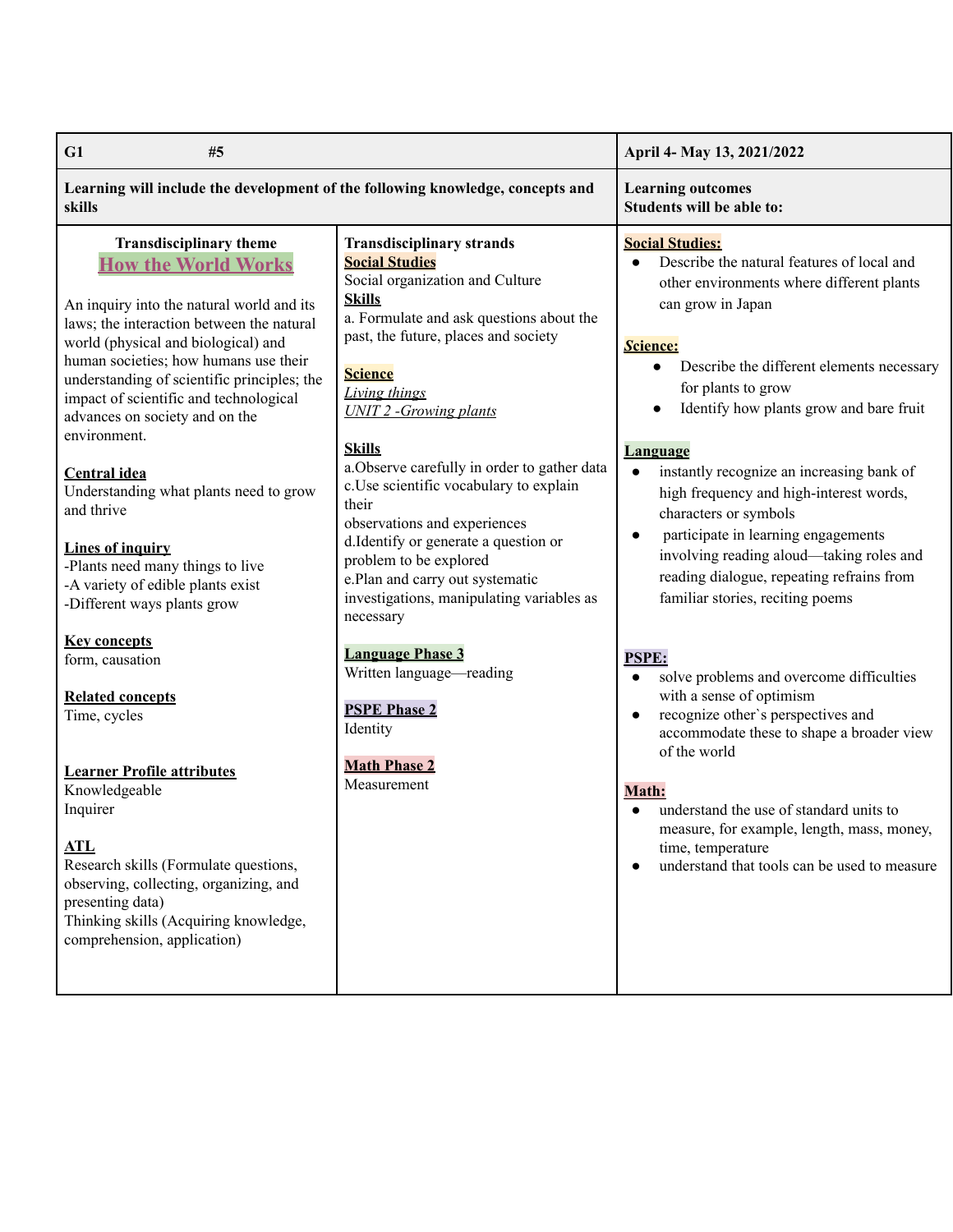| G1<br>#4                                                                                                                                                                                                                                                                                                                                                                                                                                                                                                                                                                                                                                                                                                                                                                                                                                                                                              |                                                                                                                                                                                                                                                                                                                                                                                                                                                                                                                                                                                                                                                                                                                                                                                                          | February 16 - April 4, 2021/2022                                                                                                                                                                                                                                                                                                                                                                                                                                                                                                                                                                                                                                                                                                                                                                                                                                                                                                                                                                                                                                                                                                                                                                                |
|-------------------------------------------------------------------------------------------------------------------------------------------------------------------------------------------------------------------------------------------------------------------------------------------------------------------------------------------------------------------------------------------------------------------------------------------------------------------------------------------------------------------------------------------------------------------------------------------------------------------------------------------------------------------------------------------------------------------------------------------------------------------------------------------------------------------------------------------------------------------------------------------------------|----------------------------------------------------------------------------------------------------------------------------------------------------------------------------------------------------------------------------------------------------------------------------------------------------------------------------------------------------------------------------------------------------------------------------------------------------------------------------------------------------------------------------------------------------------------------------------------------------------------------------------------------------------------------------------------------------------------------------------------------------------------------------------------------------------|-----------------------------------------------------------------------------------------------------------------------------------------------------------------------------------------------------------------------------------------------------------------------------------------------------------------------------------------------------------------------------------------------------------------------------------------------------------------------------------------------------------------------------------------------------------------------------------------------------------------------------------------------------------------------------------------------------------------------------------------------------------------------------------------------------------------------------------------------------------------------------------------------------------------------------------------------------------------------------------------------------------------------------------------------------------------------------------------------------------------------------------------------------------------------------------------------------------------|
| Learning will include the development of the following knowledge, concepts<br>and skills                                                                                                                                                                                                                                                                                                                                                                                                                                                                                                                                                                                                                                                                                                                                                                                                              |                                                                                                                                                                                                                                                                                                                                                                                                                                                                                                                                                                                                                                                                                                                                                                                                          | <b>Learning outcomes</b><br>Students will be able to:                                                                                                                                                                                                                                                                                                                                                                                                                                                                                                                                                                                                                                                                                                                                                                                                                                                                                                                                                                                                                                                                                                                                                           |
| <b>Transdisciplinary theme</b><br><b>How we organize ourselves</b><br>An inquiry into the interconnectedness of<br>human-made systems and communities;<br>the structure and function of<br>organizations; societal decision-making;<br>economic activities and their impact on<br>humankind and the environment.<br><b>Central Idea</b><br>How materials can be used and changed<br>for a specific purpose<br>Lines of inquiry<br>-Properties of materials serve a specific<br>purpose<br>-How materials change<br>-The differences between the present and<br>past use of different materials<br><b>Key concepts</b><br>Perspective, Change, Connection<br><b>Related concepts</b><br>connection, location, orientation<br><b>Learner Profile attributes</b><br>Reflective, Thinker<br><b>ATL</b><br>Social skills (Cooperating, respecting<br>others. Self-management (Gross, fine<br>motor skills) | <b>Transdisciplinary strands</b><br><b>Social Studies</b><br>Social organization and culture<br>Continuity and change through time<br><b>Skills</b><br>a. Formulate and ask questions about<br>the past, the future, places and<br>society<br>b. Use and analyse evidence from a<br>variety of historical, geographical<br>and societal sources<br>c. Orientate in relation to place and<br>time<br><b>Science</b><br>Materials and Matter<br><b>UNIT 4 - Use of materials</b><br><b>Skills</b><br>a. Observe carefully in order to<br>gather data<br>f. Make and test predictions<br>g. Interpret and evaluate data<br>gathered in order to draw<br>conclusions<br><b>Language Phase 3</b><br>Written language-reading<br><b>PSPE Phase 2</b><br>Interactions<br><b>Math Phase 2</b><br>Shape and Space | <b>Social Studies:</b><br>Explain how people's perceptions and<br>$\bullet$<br>representations of places and materials<br>have changed over time.<br>Formulate and ask questions about the<br>$\bullet$<br>past, the future, places, materials, and<br>society<br>Science:<br>identify or generate a question or<br>$\bullet$<br>problem<br>Analyze properties of materials<br>$\bullet$<br>Describe how materials change when<br>$\bullet$<br>heat or other factor is added<br><u>Language:</u><br>read and understand familiar print from<br>$\bullet$<br>the immediate environment, for example,<br>signs, advertisements, logos, technology<br>iconography<br>make connections between personal<br>$\bullet$<br>experience and storybook characters<br>understand sound-symbol relationships<br>$\bullet$<br>and recognize familiar sounds/symbols/<br>words of the language community<br><b>PSPE:</b><br>value interacting, playing and learning<br>$\bullet$<br>with others<br>discuss and set goals for group<br>$\bullet$<br>interactions<br>cooperate with others<br>Math:<br>Understand that materials can be formed into<br>geometric shapes and are useful for<br>representing real-life situations |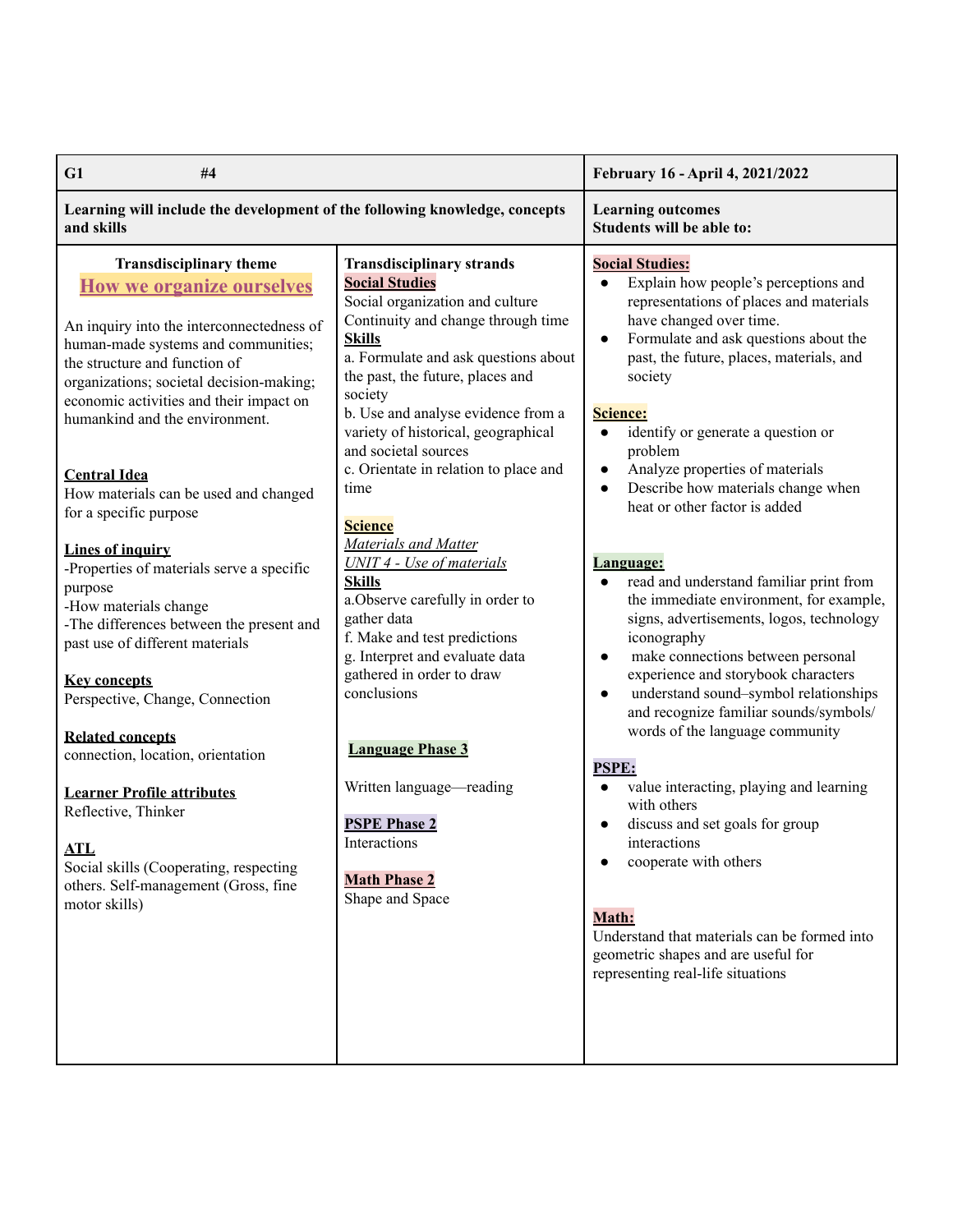| G1<br>#3                                                                                                                                                                                                                                                                                                                                                                                                                                                                                                                                                                                                                                                                                                                                                                                                                                                                                                                                    |                                                                                                                                                                                                                                                                                                                                                                                                                                                                                                                                                                                                                                                                  | November 29 - February 9, 2021/2022                                                                                                                                                                                                                                                                                                                                                                                                                                                                                                                                                                                                                                                                                                                                                                                                                                                                                                                              |
|---------------------------------------------------------------------------------------------------------------------------------------------------------------------------------------------------------------------------------------------------------------------------------------------------------------------------------------------------------------------------------------------------------------------------------------------------------------------------------------------------------------------------------------------------------------------------------------------------------------------------------------------------------------------------------------------------------------------------------------------------------------------------------------------------------------------------------------------------------------------------------------------------------------------------------------------|------------------------------------------------------------------------------------------------------------------------------------------------------------------------------------------------------------------------------------------------------------------------------------------------------------------------------------------------------------------------------------------------------------------------------------------------------------------------------------------------------------------------------------------------------------------------------------------------------------------------------------------------------------------|------------------------------------------------------------------------------------------------------------------------------------------------------------------------------------------------------------------------------------------------------------------------------------------------------------------------------------------------------------------------------------------------------------------------------------------------------------------------------------------------------------------------------------------------------------------------------------------------------------------------------------------------------------------------------------------------------------------------------------------------------------------------------------------------------------------------------------------------------------------------------------------------------------------------------------------------------------------|
| Learning will include the development of the following knowledge, concepts<br>and skills                                                                                                                                                                                                                                                                                                                                                                                                                                                                                                                                                                                                                                                                                                                                                                                                                                                    |                                                                                                                                                                                                                                                                                                                                                                                                                                                                                                                                                                                                                                                                  | <b>Learning outcomes</b><br>Students will be able to:                                                                                                                                                                                                                                                                                                                                                                                                                                                                                                                                                                                                                                                                                                                                                                                                                                                                                                            |
| <b>Transdisciplinary theme</b><br><b>Sharing the planet</b><br>An inquiry into rights and responsibilities<br>in the struggle to share finite resources<br>with other people and with other living<br>things; communities and the relationships<br>within and between them; access to equal<br>opportunities; peace and conflict<br>resolution<br><b>Central idea</b><br>Humans' responsibilities are to take care<br>of living things.<br>Lines of inquiry<br>-Living and nonliving things and where<br>they are found<br>-Identifying food chains and their<br>purposes<br>-Different environments and how to<br>protect it<br><b>Key concepts</b><br>Form, function, causation<br><b>Related concepts</b><br>Living and nonliving things, food chains<br><b>Learner Profile attributes</b><br>Caring, Principled<br>ATL<br>Communication skills (R, L,S,W, V&P)<br>Social skills<br>(Accepting responsibility, group decision<br>making) | <b>Transdisciplinary strands</b><br><b>Social Studies</b><br>Human systems and economic<br>activities<br>Resources and the<br>environment<br><b>Skills</b><br>d. Identify roles, rights and<br>responsibilities in society<br><b>Science</b><br><b>Living things</b><br><b>UNIT 3 - Habitats and food chains</b><br><b>Skills</b><br>d.Identify or generate a question or<br>problem to be explored<br>c.Use scientific vocabulary to explain<br>their observations and experiences<br><b>Language Phase 3</b><br>Written language—reading and<br>writing<br><b>PSPE Phase 2</b><br>Interactions<br><b>Math Phase 2</b><br>Identify lines of reflective symmetry | <b>Social Studies</b><br>Identify and share different<br>responsible ways we can protect the<br>environment<br><b>Science:</b><br>Investigate the responses of plants and<br>animals to changes in their habitats<br>Identify and analyze food chains<br>$\bullet$<br><b>Language:</b><br>listen attentively and respond actively to<br>read aloud situations; make predictions,<br>anticipate possible outcomes<br>read and understand the meaning of<br>$\bullet$<br>self-selected and teacher-selected texts<br>at an appropriate level<br>use meaning, visual, contextual and<br>$\bullet$<br>memory cues, and cross-check cues<br>against each other, when necessary<br>(teacher monitors miscues to identify<br>strategies used and strategies to be<br>developed)<br><b>PSPE:</b><br>understand the impact of their<br>actions on each other and the<br>environment<br>Math:<br>Recognize and explain simple<br>symmetrical designs in the<br>environment |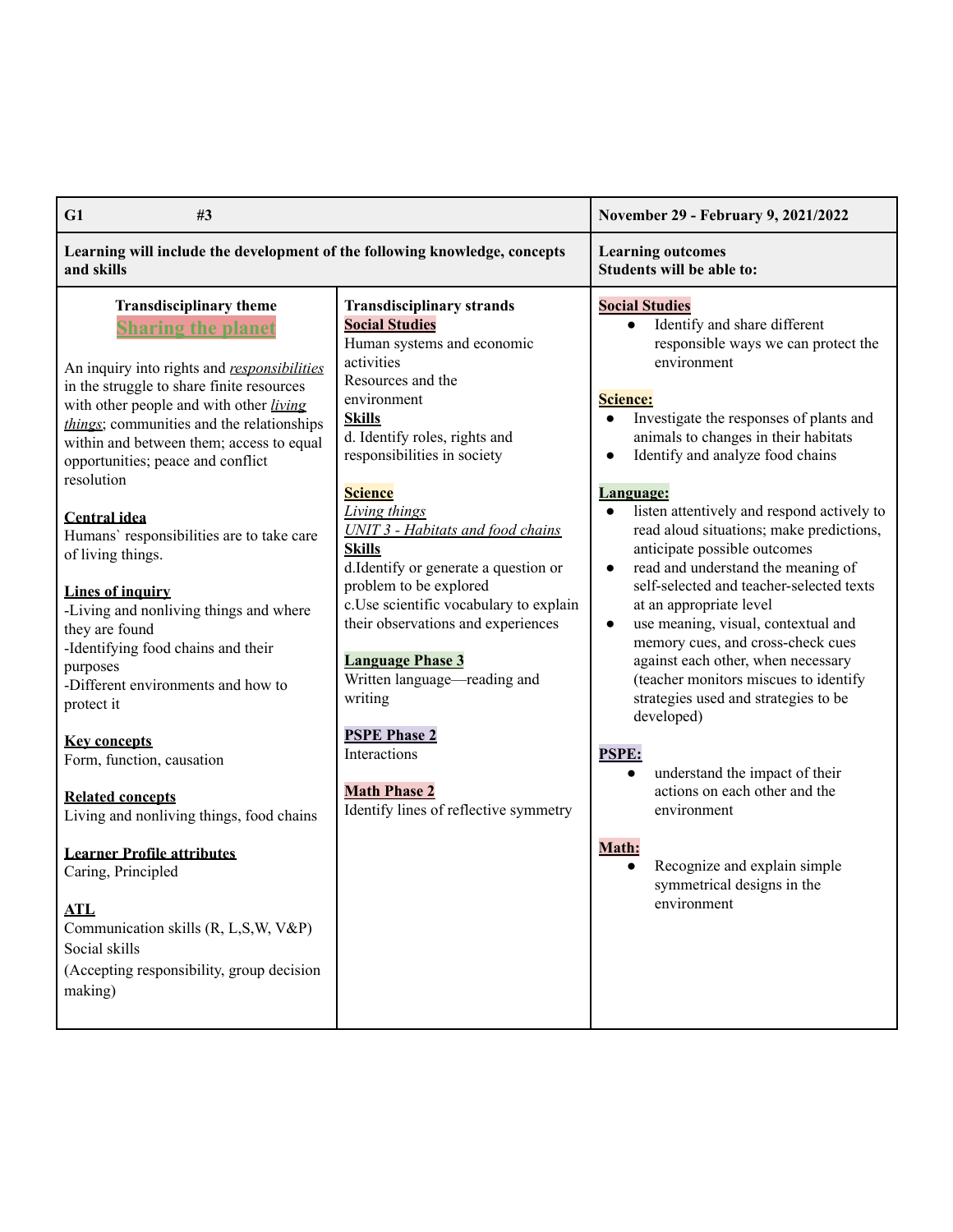Primary Years Programme: Personal, social and physical education scope and sequence (PSPE) (2009)

| <b>Identity</b>                                                                                                                                                                                                                                                                                                                                                                                                                                                                                                                                                                                                                               | <b>Active living</b>                                                                                                                                                                                                                                                                                                                                                                                                                                                                                                                                                                                 | <b>Interactions</b>                                                                                                                                                                                                                                                                                                                                                                                                                                                                                                                              |
|-----------------------------------------------------------------------------------------------------------------------------------------------------------------------------------------------------------------------------------------------------------------------------------------------------------------------------------------------------------------------------------------------------------------------------------------------------------------------------------------------------------------------------------------------------------------------------------------------------------------------------------------------|------------------------------------------------------------------------------------------------------------------------------------------------------------------------------------------------------------------------------------------------------------------------------------------------------------------------------------------------------------------------------------------------------------------------------------------------------------------------------------------------------------------------------------------------------------------------------------------------------|--------------------------------------------------------------------------------------------------------------------------------------------------------------------------------------------------------------------------------------------------------------------------------------------------------------------------------------------------------------------------------------------------------------------------------------------------------------------------------------------------------------------------------------------------|
| <b>Conceptual understandings</b><br>There are many factors that contribute to<br>a person's individual identity.<br>Understanding and respecting other<br>peoples' perspectives helps us to develop<br>empathy.<br>Identifying and understanding our<br>emotions helps us to regulate our<br>behaviour.<br>A positive attitude helps us to overcome<br>challenges and approach problems.<br>A person's self-concept <sup>2</sup> can change and<br>grow with experience.<br>Using self-knowledge <sup>3</sup> allows us to<br>embrace new situations with confidence.<br>Different challenges and situations<br>require different strategies. | <b>Conceptual understandings</b><br>Regular exercise is part of a healthy<br>lifestyle.<br>Food choices can affect our health.<br>Maintaining good hygiene can help to<br>prevent illness.<br>Growth can be measured through changes<br>in capability as well as through physical<br>changes.<br>We can apply a range of fundamental<br>movement skills to a variety of activities.<br>Movements can be used to convey<br>feelings, attitudes, ideas or emotions. The<br>use of responsible practices in physical<br>environments can contribute to our<br>personal safety and the safety of others. | <b>Conceptual understandings</b><br>Participation in a group can require group<br>members to take on different roles and<br>responsibilities.<br>There are norms of behaviour that guide<br>the interactions within different groups,<br>and people adapt to these norms.<br>Accepting others into a group builds<br>open-mindedness.<br>Relationships require nurturing.<br>Our actions towards others influence their<br>actions towards us.<br>Responsible citizenship involves<br>conservation and preservation of the local<br>environment. |
| <b>Learning outcomes</b><br>Learners:                                                                                                                                                                                                                                                                                                                                                                                                                                                                                                                                                                                                         | <b>Learning outcomes</b><br><b>Learners:</b>                                                                                                                                                                                                                                                                                                                                                                                                                                                                                                                                                         | <b>Learning outcomes</b><br>Learners:                                                                                                                                                                                                                                                                                                                                                                                                                                                                                                            |
| • describe similarities and differences<br>between themselves and others through<br>the exploration of cultures, appearance,<br>gender, ethnicity, and personal<br>preferences                                                                                                                                                                                                                                                                                                                                                                                                                                                                | • recognize the importance of regular<br>exercise in the development of well-being<br>· identify healthy food choices                                                                                                                                                                                                                                                                                                                                                                                                                                                                                | • value interacting, playing and learning<br>with others<br>· discuss and set goals for group<br>interactions                                                                                                                                                                                                                                                                                                                                                                                                                                    |
| • describe how personal growth has<br>resulted in new skills and abilities •                                                                                                                                                                                                                                                                                                                                                                                                                                                                                                                                                                  | • communicate their understanding of the<br>need for good hygiene practices                                                                                                                                                                                                                                                                                                                                                                                                                                                                                                                          | • cooperate with others                                                                                                                                                                                                                                                                                                                                                                                                                                                                                                                          |
| explain how different experiences can<br>result in different emotions                                                                                                                                                                                                                                                                                                                                                                                                                                                                                                                                                                         | • reflect on the interaction between body<br>systems during exercise                                                                                                                                                                                                                                                                                                                                                                                                                                                                                                                                 | • ask questions and express wonderings                                                                                                                                                                                                                                                                                                                                                                                                                                                                                                           |
| • identify feelings and begin to<br>understand how these are related to                                                                                                                                                                                                                                                                                                                                                                                                                                                                                                                                                                       | • explain how the body's capacity for<br>movement develops as it grows                                                                                                                                                                                                                                                                                                                                                                                                                                                                                                                               | • recognize the different group roles and<br>responsibilities                                                                                                                                                                                                                                                                                                                                                                                                                                                                                    |
| behaviour<br>• express hopes, goals and aspirations •<br>solve problems and overcome difficulties<br>with a sense of optimism                                                                                                                                                                                                                                                                                                                                                                                                                                                                                                                 | • use and adapt basic movement skills<br>(gross and fine motor) in a variety of<br>activities<br>• explore different movements that can be                                                                                                                                                                                                                                                                                                                                                                                                                                                           | • assume responsibility for a role in a<br>group<br>• celebrate the accomplishment of the<br>group                                                                                                                                                                                                                                                                                                                                                                                                                                               |
| • examine possible strategies to deal with<br>change, including thinking flexibly and                                                                                                                                                                                                                                                                                                                                                                                                                                                                                                                                                         | linked to create sequences<br>· display creative movements in response                                                                                                                                                                                                                                                                                                                                                                                                                                                                                                                               | • share ideas clearly and confidently                                                                                                                                                                                                                                                                                                                                                                                                                                                                                                            |
| reaching out to seek help<br>• recognize others' perspectives and                                                                                                                                                                                                                                                                                                                                                                                                                                                                                                                                                                             | to stimuli and express different feelings,<br>emotions and ideas                                                                                                                                                                                                                                                                                                                                                                                                                                                                                                                                     | • seek adult support in situations of<br>conflict                                                                                                                                                                                                                                                                                                                                                                                                                                                                                                |

## **Phase 2 Strands**